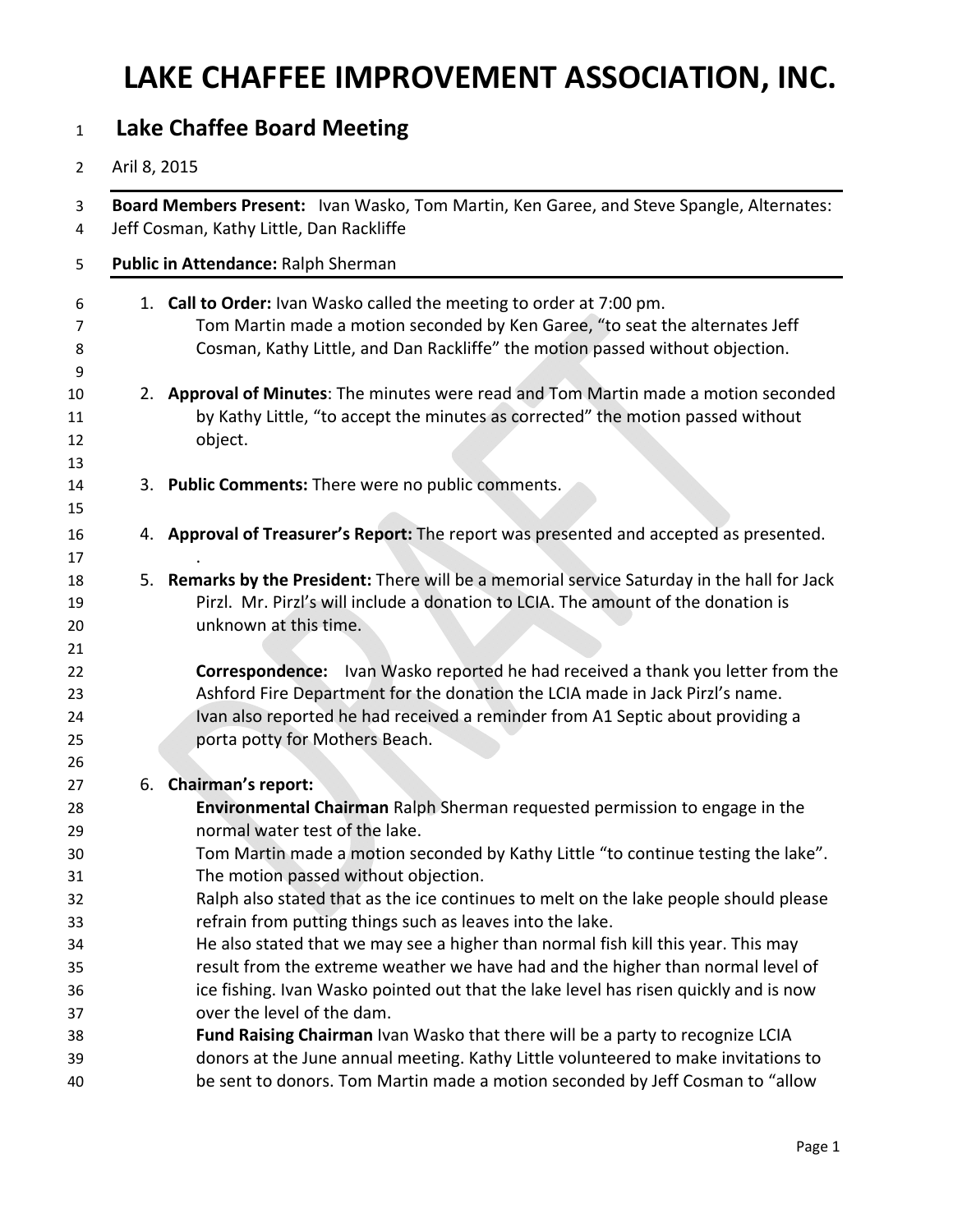## **LAKE CHAFFEE IMPROVEMENT ASSOCIATION, INC.**

| 41       |    | Ivan Wasko to spend up to \$200 for food for the party". The motion passed without                                                                                       |
|----------|----|--------------------------------------------------------------------------------------------------------------------------------------------------------------------------|
| 42       |    | objection.                                                                                                                                                               |
| 43       |    | Hall Chairman Ivan Wasko repeated his comment that the hall will be used on                                                                                              |
| 44       |    | Saturday for the memorial service.                                                                                                                                       |
| 45       |    | Road Chairman Ivan Wasko stated he believed that plowing was finished for the                                                                                            |
| 46       |    | year. He reported that there had been 24 storms this year (number of occurrences                                                                                         |
| 47<br>48 |    | not the number of days the storms lasted). The cost per storm (not per day), based<br>on the contract of \$8,400 was \$350 for each storm. The contractor was paid \$325 |
| 49       |    | per load of sand. There were 17 loads for a cost of \$5,450. When combined with the                                                                                      |
| 50       |    | plowing the cost was \$13,850. We had budgeted \$17,000. The contractor was                                                                                              |
| 51       |    | dependable and did a good job overall. He was responsive to criticism and provided                                                                                       |
| 52       |    | a good service.                                                                                                                                                          |
| 53       |    |                                                                                                                                                                          |
| 54       |    | Tom Martin made a motion seconded by Dan Rackliffe to "give the contractor HHH                                                                                           |
| 55       |    | Plowing and Maintenance a bonus of \$1,000". The motion passed without objection.                                                                                        |
| 56       |    |                                                                                                                                                                          |
| 57       |    | Ivan Wasko reported that the winter had been hard on the roads. There are                                                                                                |
| 58       |    | potholes on every road. There was discussion of options for filling the potholes. In                                                                                     |
| 59       |    | an effort to save funds Ivan Wasko volunteered to fill as many potholes as possible.                                                                                     |
| 60       |    |                                                                                                                                                                          |
| 61       |    | Tom Martin made a motion seconded by Dan Rackliffe to "authorize Ivan Wasko to                                                                                           |
| 62       |    | use day laborers, as needed, to help with filling the potholes. Ivan is authorized to                                                                                    |
| 63       |    | spend up to \$200 for the work." The motion passed without objection.                                                                                                    |
| 64       |    |                                                                                                                                                                          |
| 65       |    | Ivan Wasko reported that, as approved last year, the trees on Mothers Beach will be                                                                                      |
| 66       |    | cut down.                                                                                                                                                                |
| 67       |    |                                                                                                                                                                          |
| 68       | 7. | <b>Old Business: None</b>                                                                                                                                                |
| 69       |    |                                                                                                                                                                          |
| 70       | 8. | <b>New Business: None</b>                                                                                                                                                |
| 71       |    |                                                                                                                                                                          |
| 72       |    | 9. Adjournment: Tom Martin made a motion seconded by Dan Rackliffe to "adjourn the                                                                                       |
| 73       |    | meeting". The motion passed without objection. The meeting was adjourned at 8:22                                                                                         |
| 74       |    | pm.                                                                                                                                                                      |
| 75       |    |                                                                                                                                                                          |
| 76       |    |                                                                                                                                                                          |